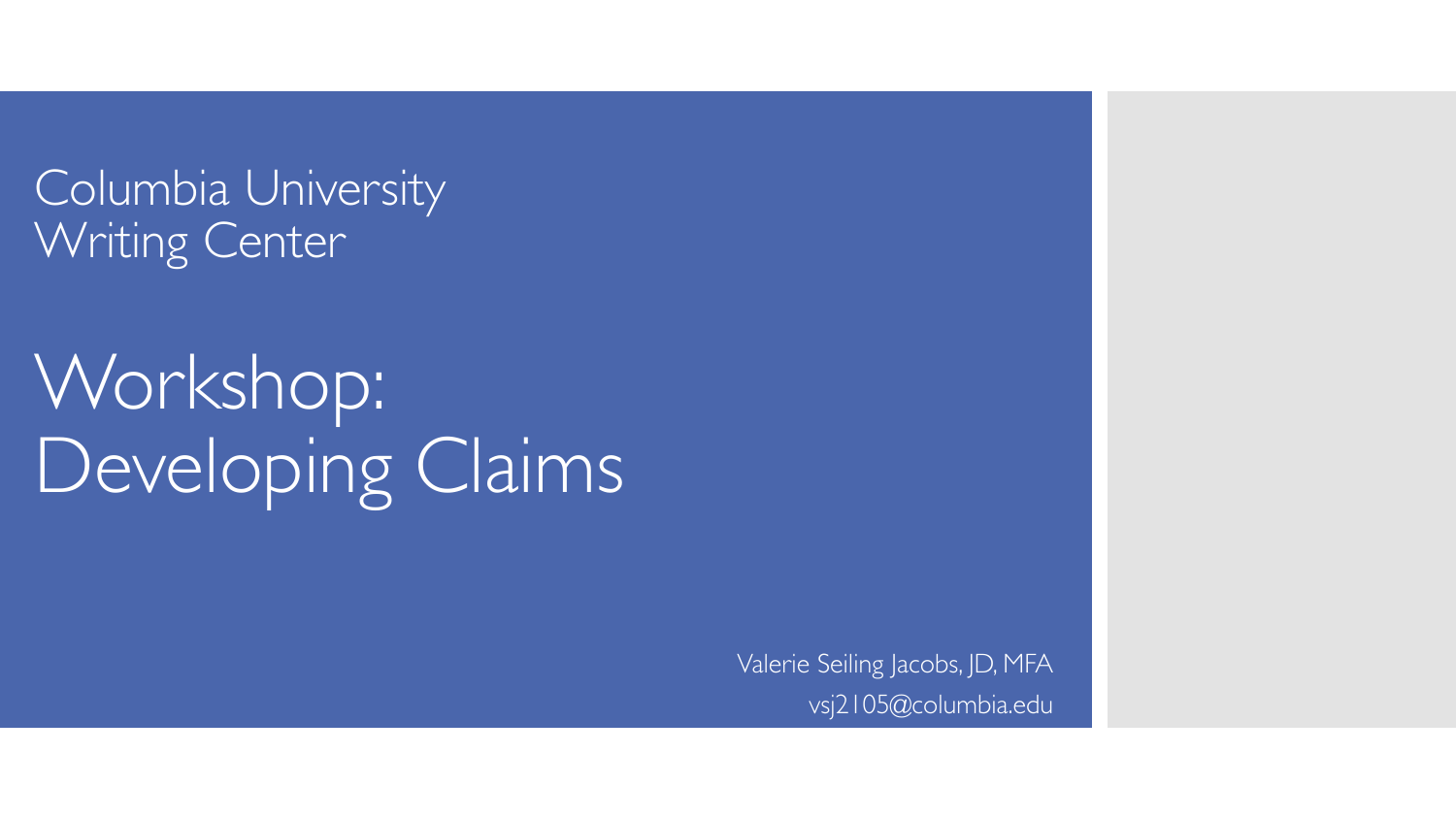Why are claims important?

## Substantive Answer:

Because a claim helps explain or resolve an Interpretive Problem.

Because claims are the way that academics advance theories and create knowledge.

## Practical Answer:

Because you may be required to make claim(s) in your University Writing and other academic essays.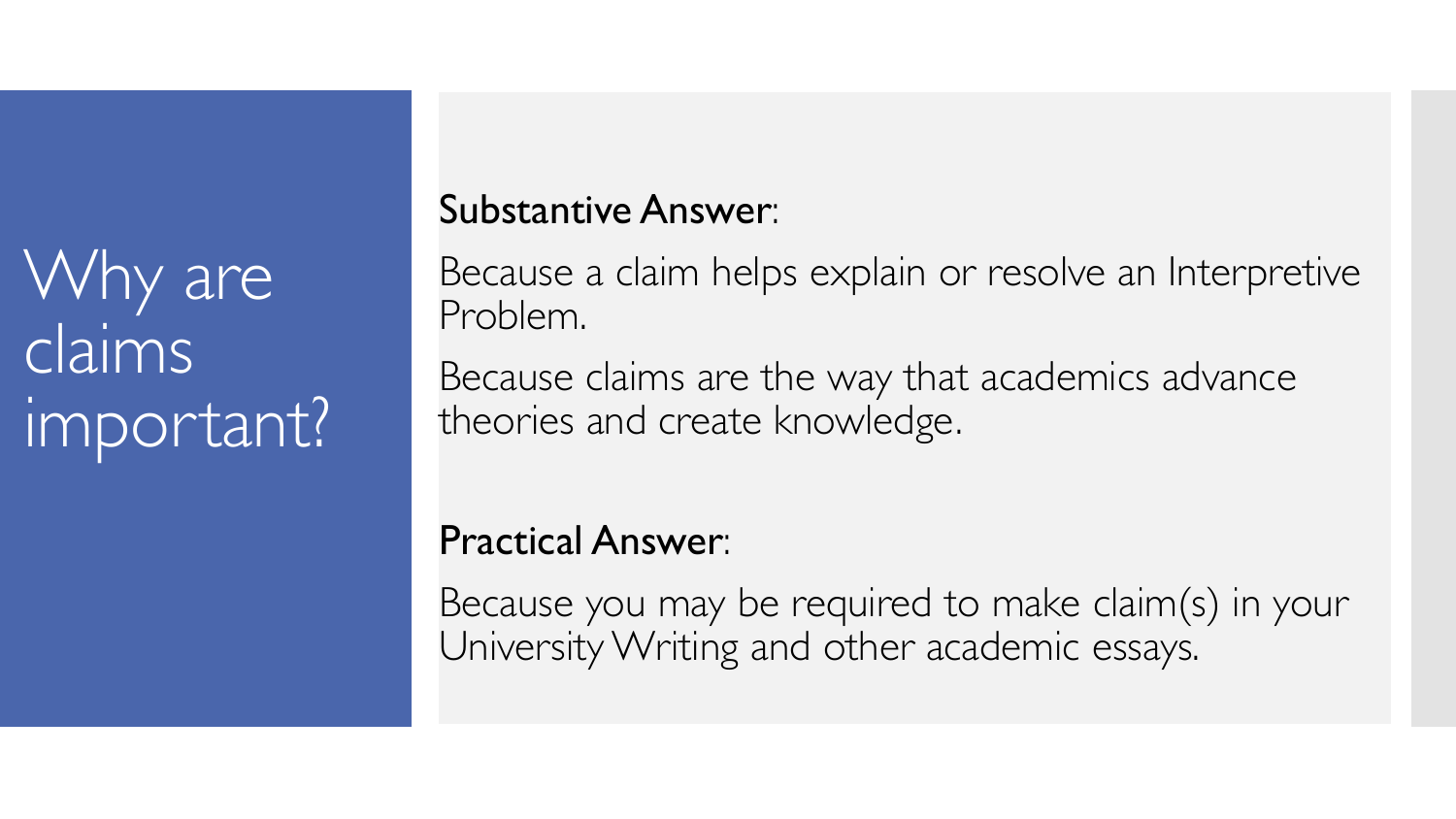## What are "claims"?

In academic parlance, a claim is an argument, thesis, or hypothesis.

In Progression 1 of University Writing, a claim usually grows out of an interpretive problem ("IP") that the student/writer identifies in *another* text.

And an IP, in turn, grows out of **observation(s)** that the student/ writer makes about a text. Note: an observation is something that is demonstrably true, meaning that it is *not* subject to debate. For example, a student/writer might observe that the author of the text (sometimes called the "interlocutor") selectively capitalizes a certain word or shifts from the "third person" point of view in a particular passage.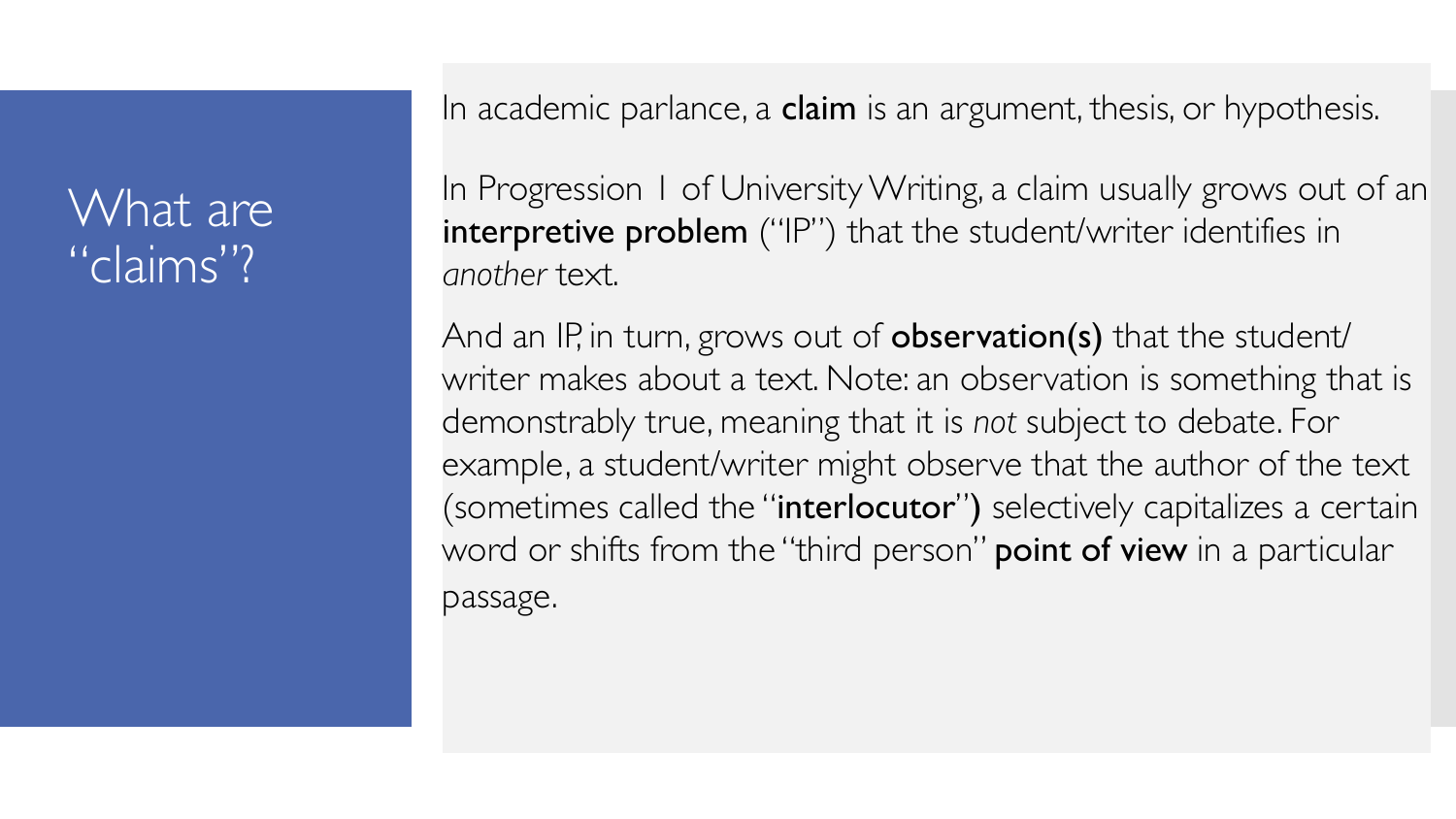How does a writer develop a claim?

Developing an initial claim is typically a 3-step process:

### Step 1: Close Reading

First, the writer needs to perform a "close reading" the text, looking for potentially "fruitful" observations.

Fruitful observations are things that you notice (tensions, inconsistencies, unexpected statements, odd word choices, pattern breaks, etc.) that might give rise to an interpretive problem.

For example, does one passage appear to be inconsistent with another passage? Does one passage appear to contradict the author's *purported* message? (If so, then the "form" appears to contradict the "function.")

Note: Sue Mendelsohn's handout entitled "Nine Strategies to Read for Interpretive Problems" may be helpful during the close reading stage.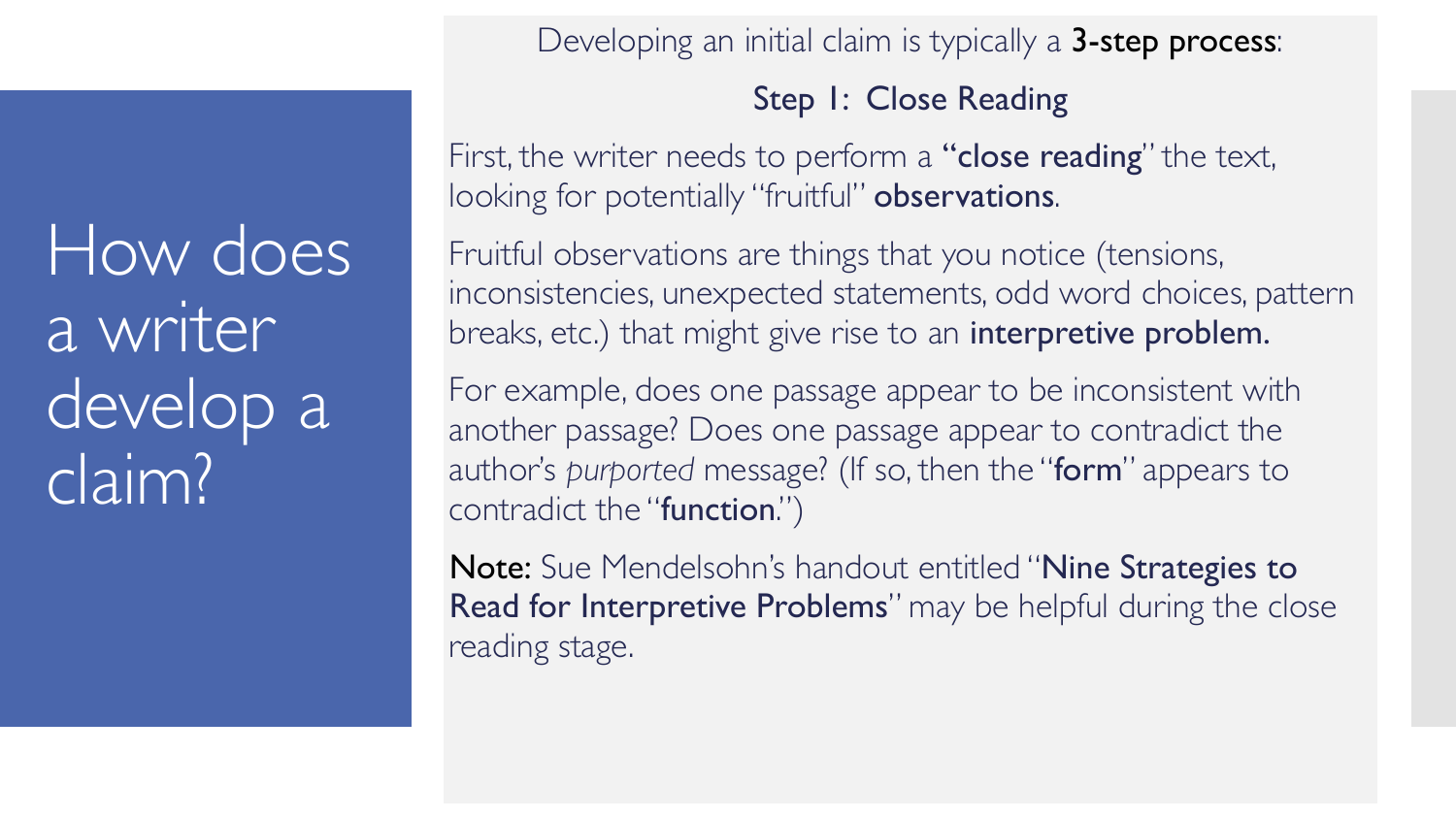How does a writer develop a claim?

(cont.)

## Step 2: Identify Interpretive Problem(s)

Using your **observations** from the text, identify at least one interpretive problem.

For example, you might note that although the author/ interlocutor purports to dislike X in one passage, he seems to advocate for  $X$  in another passage. This apparent inconsistency between two parts of the essay is an interpretive problem. Or you might find that one passage of the text violates your expectations. That tension between expectation and experience can also be an interpretive problem. There are myriad ways to identify an interpretive problem.

Note: Sue Mendelsohn's handout entitled "Nine Ways to Generate Interpretive Problems" may be helpful during the close reading stage.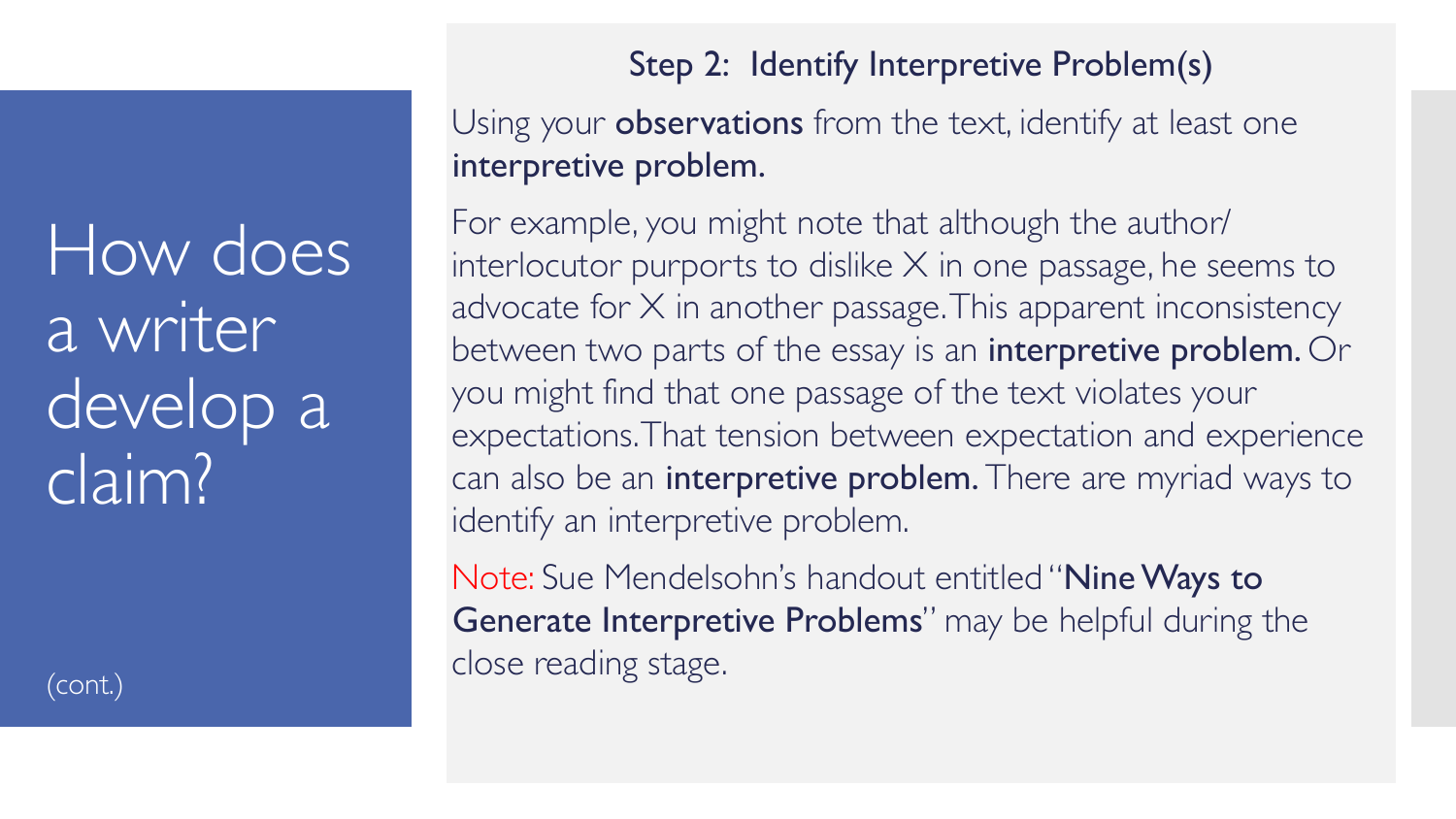|  | element/whole |
|--|---------------|
|  |               |

- element/element How can we reconcile these two
- pattern/pattern break How can we reconcile the way the text
- function/form **How can we reconcile the tensions between**
- presence/absence How might we fill the absence that the
- expectation/observation How can we reconcile our expectation
- audience/text How can we reconcile the tension bet. the
- convention/observation How can we reconcile the dissonances

#### actually observe?

• context/text executive How can we reconcile the dissonances between the text and the context in which it was produced or situation was produced or situation was produced or situation.

How can we reconcile one element

text creates?

of the text with the whole text?

seemingly contradictory elements?

establishes a pattern & then breaks it?

the purpose of a text & the form it takes?

w/what we actually perceive in the text?

between the genre convention and what we

intended audience's interest and what the text does?

- Although it appears that \_\_\_\_\_\_\_ conflicts with \_\_\_\_\_\_, in fact \_\_\_\_\_\_\_\_. [Part and Part]
- $\bullet$  While the text seems to assert that \_\_\_\_\_\_\_\_, the formal choice to \_\_\_\_\_\_\_\_\_\_\_\_\_\_ complicates the v we understand that assertion. [Form and Function]
- Given the presence of \_\_\_\_\_\_\_\_\_\_, the surprising absence of \_\_\_\_\_\_\_\_\_\_ suggests that we must rethin \_\_\_\_\_\_\_\_. [Presence and Absence]

[from *How Scholars Write*, by Aaron Ritzenberg and Sue Mendelsohn, Oxford Univ. Press 2021]

Nine Ways to Generate an Interpretive Problem

[from Sue Mendelsohn's Handout: "9 Ways to Generate Interpretive Problems"]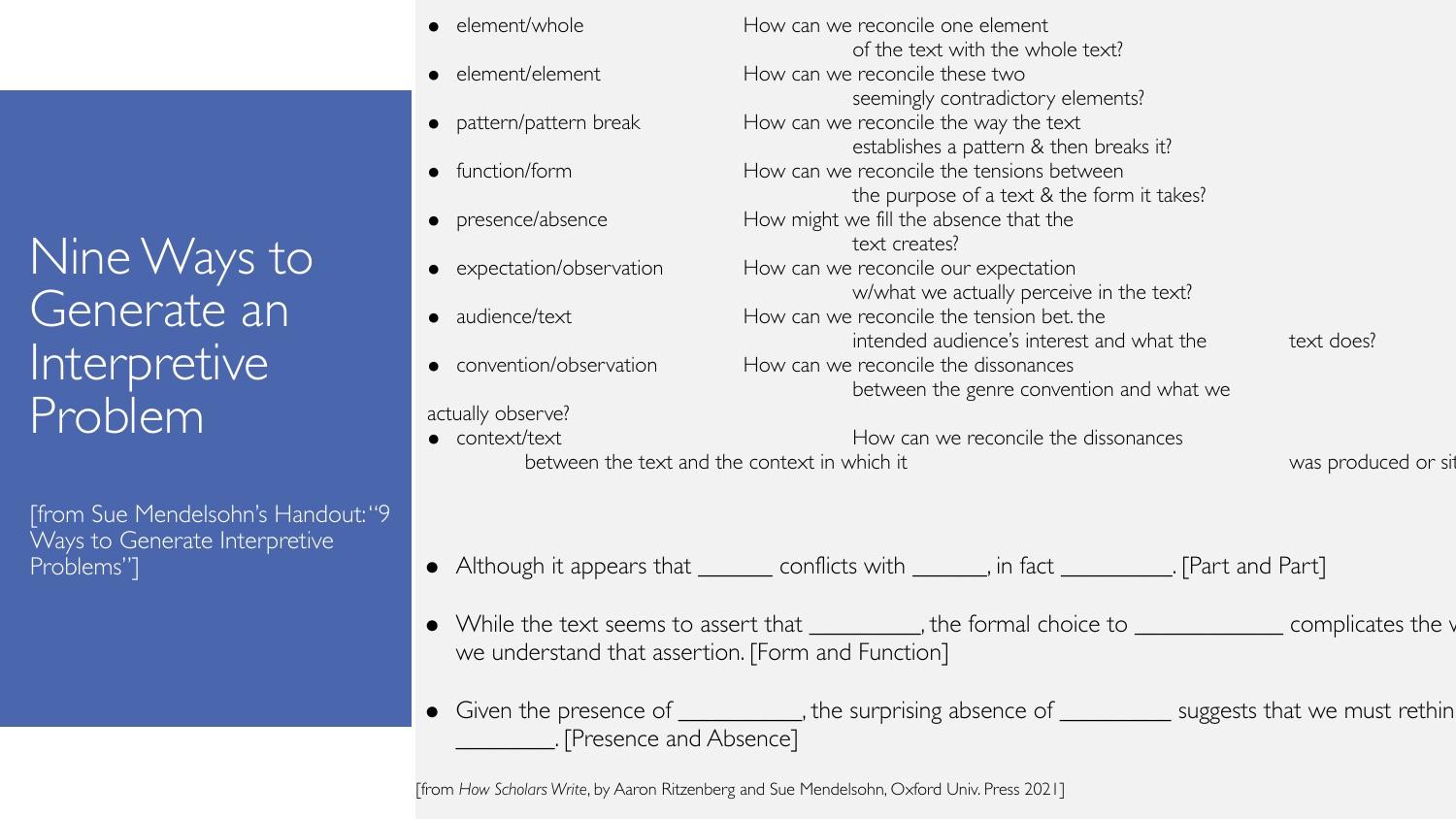Let's Look at the IP in a *Morningside Review* Essay

from *The Morningside Review:* 

### The Definitively Non-Standard English of David Foster **Wallace**

### by Jack Klempay

. . .

In his essay "Tense Present," David Foster Wallace claims that Bryan Garner's A Dictionary of Modern American Usage is effective because Garner effaces his individuality from the argument: upon finishing ADMAU, the reader has no idea whether Garner is "black or white, gay or straight, Democrat or Dittohead" (57). To Wallace, Garner's ethical appeal derives from the fact that he does not seem to exist at all, and he doesn't let his personality get in the way of his argument. But while Wallace claims that Garner is a "genius" (57), he deliberately departs from Garner's anonymous writing style. In fact, Wallace flaunts his authorial voice, and by the end of the essay the reader is well acquainted with the author. This begs the question: if Wallace so admires Garner's impersonal approach, why does he appeal to his reader with such different rhetoric?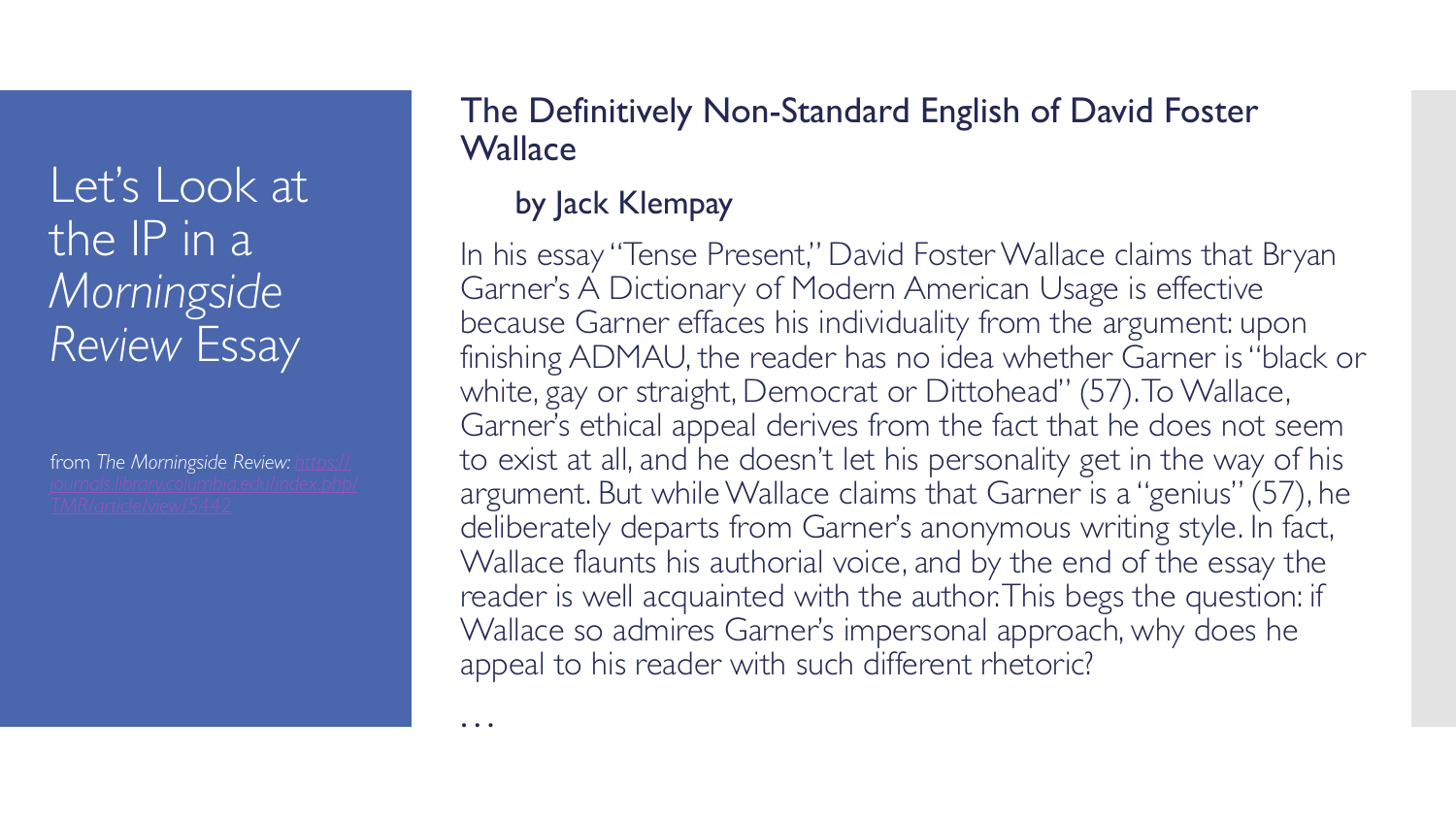## Let's look at the IP in another *Morningside Review* Essay

from *The Morningside Review:* 

*https://journals.library.columbia.edu/ index.php/TMR/article/view/3454*

#### Embodying Blackness: Vocabulary of Race in Coates's "Letter to My Son" by Shannon Sun

In his essay, "Letter to My Son," Ta-Nehisi Coates reflects on the visceral, crippling nature of racism, arguing that the systemic abuse of black bodies is deeply entrenched in America's history. In articulating this claim, Coates speaks of "white America's progress," but he immediately refines the phrase with the qualification "or rather the progress of those Americans who believe that they are white" (2). By doing so, Coates creates a subtle distinction, differentiating "white" as a racial category from "white" as an acquired ideology of distinct groups. He posits that race is not a natural, biological grouping, arguing instead that it is a political mechanism built upon the "pillaging of life, liberty, labor, and land" (3). The immediate self-correction serves as a rhetorical cue, drawing attention to Coates's underlying project.

Careful scrutiny, however, reveals that Coates—although repeatedly invoking "the belief," "the dream," and "the religion" of being white—never once defines blackness as an abstract ideological concept. Instead, he does the opposite, making concrete the visceral violence that destructs "black bodies," cataloging the ways in which racism "dislodges brains, blocks airways, rips muscle, extracts organs, cracks bones, breaks teeth" (5). Coates's different treatment of being black and "the belief in being white," therefore, creates an apparent inconsistency. Why is it, then, that Coates chooses to approach whiteness as an abstract construct but blackness as literal, embodied and thus inseparable from the physical realm?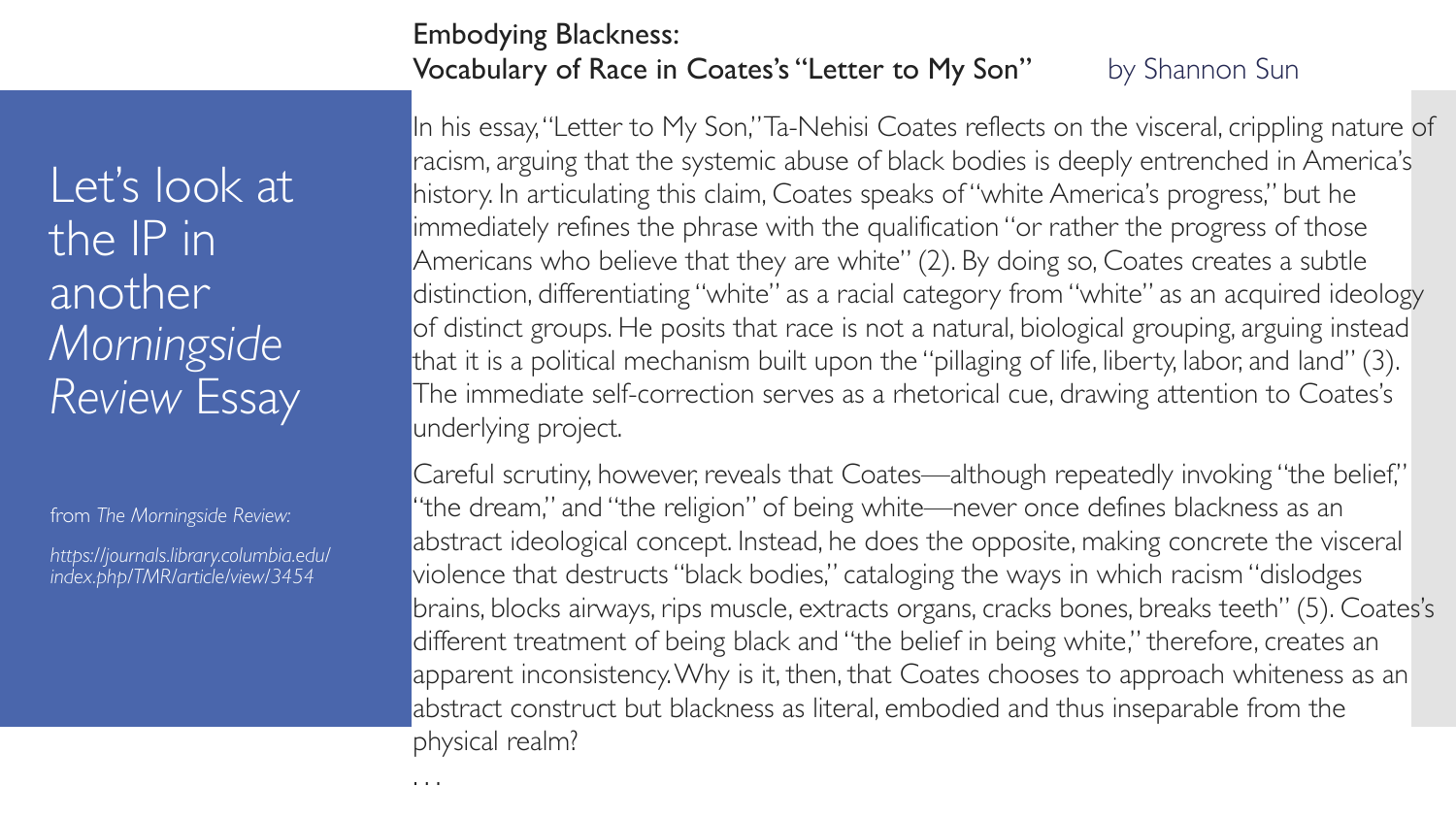# Focused Freewrite

Write out your current Interpretive Problem. Be sure to briefly describe the observation(s) that give rise to the problem.

#### Note:

If you have not yet articulated an Interpretive Problem, then make a list of the observations that you have that might give rise to an IP. Now re-read those observations using Sue Mendelsohn's Handout "9 Ways to Generate Interpretive Problems."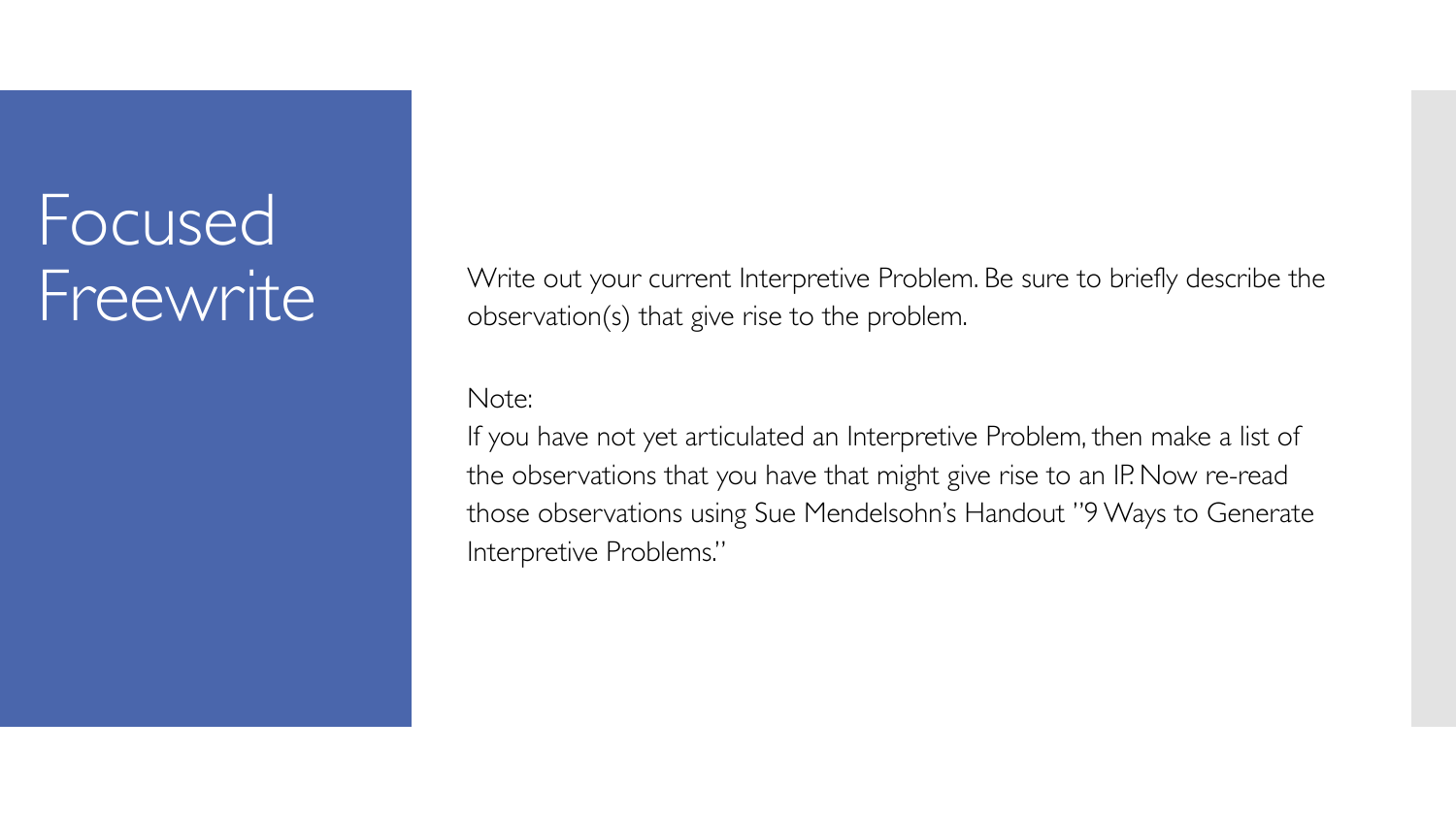How does a writer develop a claim?

(cont.)

### Step 3: Brainstorm to Develop a Claim

Now that you've used your **observations** to articulate an interpretive problem, you are ready for the next step: brainstorming about the Interpretive Problem to develop a **claim**...

How can you explain or resolve the Interpretive Problem? What are the consequences of the IP? For example:

- Does the IP force you to rethink the author/interlocutor's underlying beliefs?
- Does the IP make you realize something new about the author/ interlocutor's text or argument?
- Does the IP change your understanding of the author/ interlocutor's actual project or intended audience?

Note: These are just a few examples. The goal is to come up with a theory or hypothesis (a "claim"!) to make sense of the IP.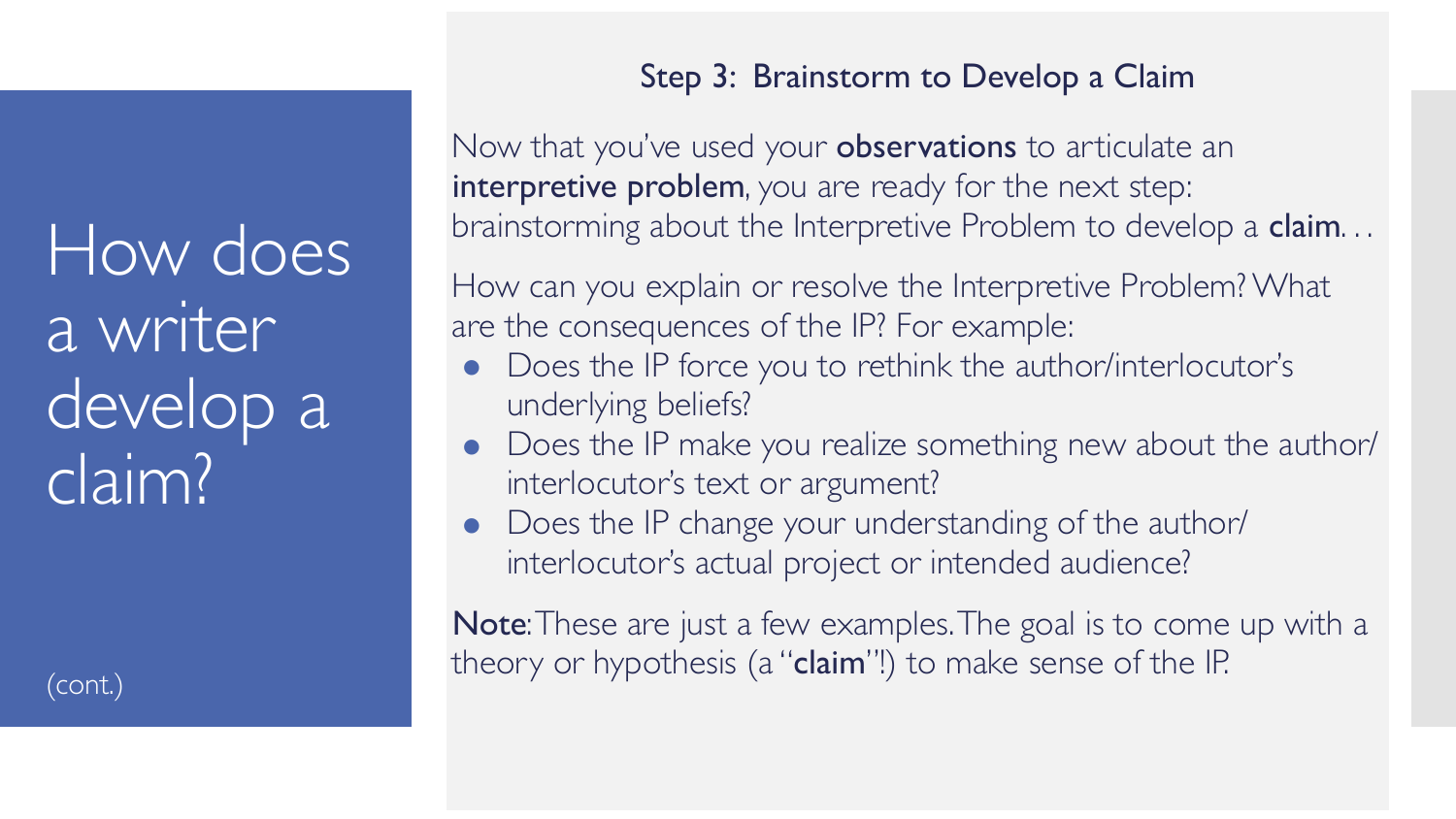## Sample Claim Templates

[from *How Scholars Write*, by Aaron Ritzenberg and Sue Mendelsohn, Oxford Univ. Press 2021]

Here are a few templates to help you think about academic claims that grow out of interpretive problems:

- Because \_\_\_\_\_\_\_\_\_\_\_\_\_\_ is in tension with the entire text, we must reconsider \_\_\_\_\_\_\_\_\_\_\_. [Whole and Part]
- Although it appears that <u>each conflicts</u> with each in fact \_\_\_\_\_\_\_\_\_. [Part and Part]
- While the text seems to assert that <u>eignenal</u>, the formal choice to \_\_\_\_\_\_\_\_\_\_\_\_ complicates the way we understand that assertion. [Form and Function]
- Given the presence of \_\_\_\_\_\_\_\_\_\_\_, the surprising absence of \_\_\_\_\_\_\_\_\_ suggests that we must rethink \_\_\_\_\_\_\_\_. [Presence and Absence]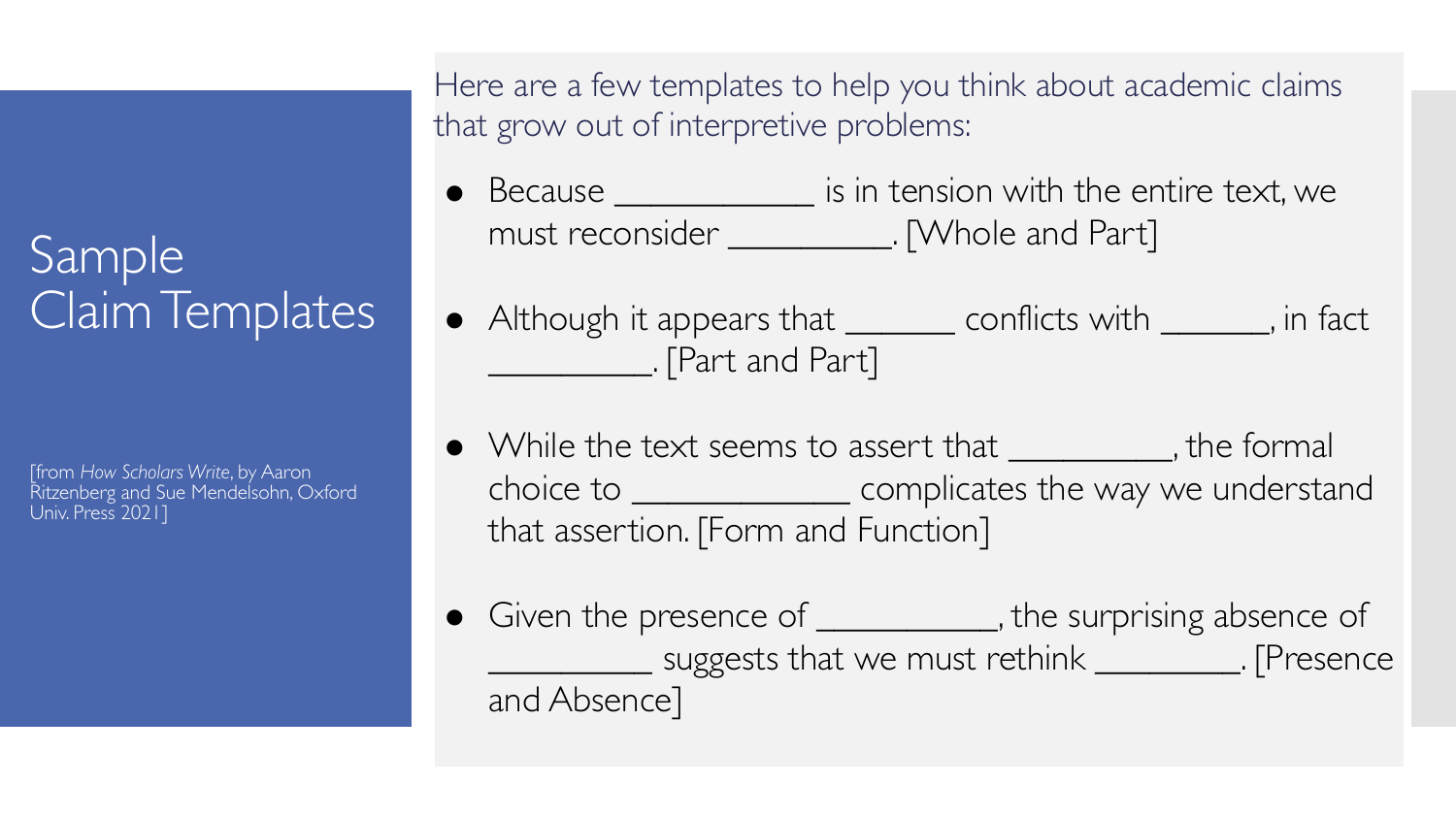## Avoid 4 Common Pitfalls

Confusing "criticism" with "critical inquiry." Be careful not to mistake *disagreement* or *opinion* for a claim. You might disagree with an author/ interlocutor's substantive argument or conclusion, but that is not a "claim" for the purposes of UW.

Pursuing Uninteresting Claims: Be careful not to pursue a claim that is obvious or likely to occur to readers. For e.g. , a claim that an author switches to the first-person plural (*i.e.*," we") to engage an audience is already a wellknown rhetorical move (politicians do it all the time!). If you stop there, you are not telling the reader anything new. On the other hand, if you claim that the switch reveals something else about the author's assumptions, your claim is potentially interesting.

Pursuing Unprovable Claims: Be careful not to pursue a claim that is not provable. You cannot know, for e.g., an author's true motive.

Failure to "Complexify." Be careful not to *simply* amass evidence from the text to support your claim. Complex essays go further: they don't settle for one answer. Instead, the author tests their claim (we call this "destabilizing") and rethinks things and sometimes poses alternative claims.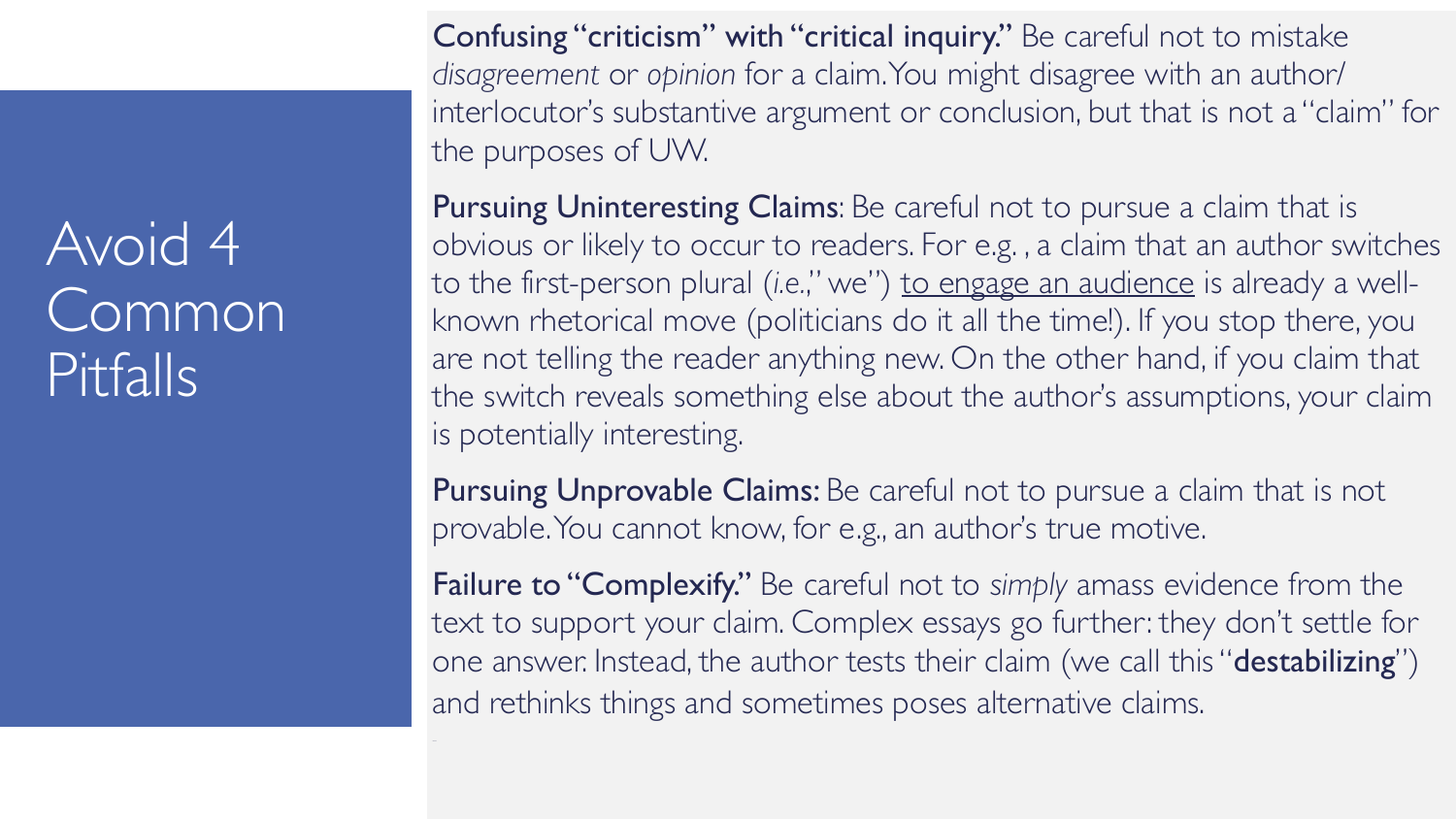## Your goal is to develop an "interesting" claim:

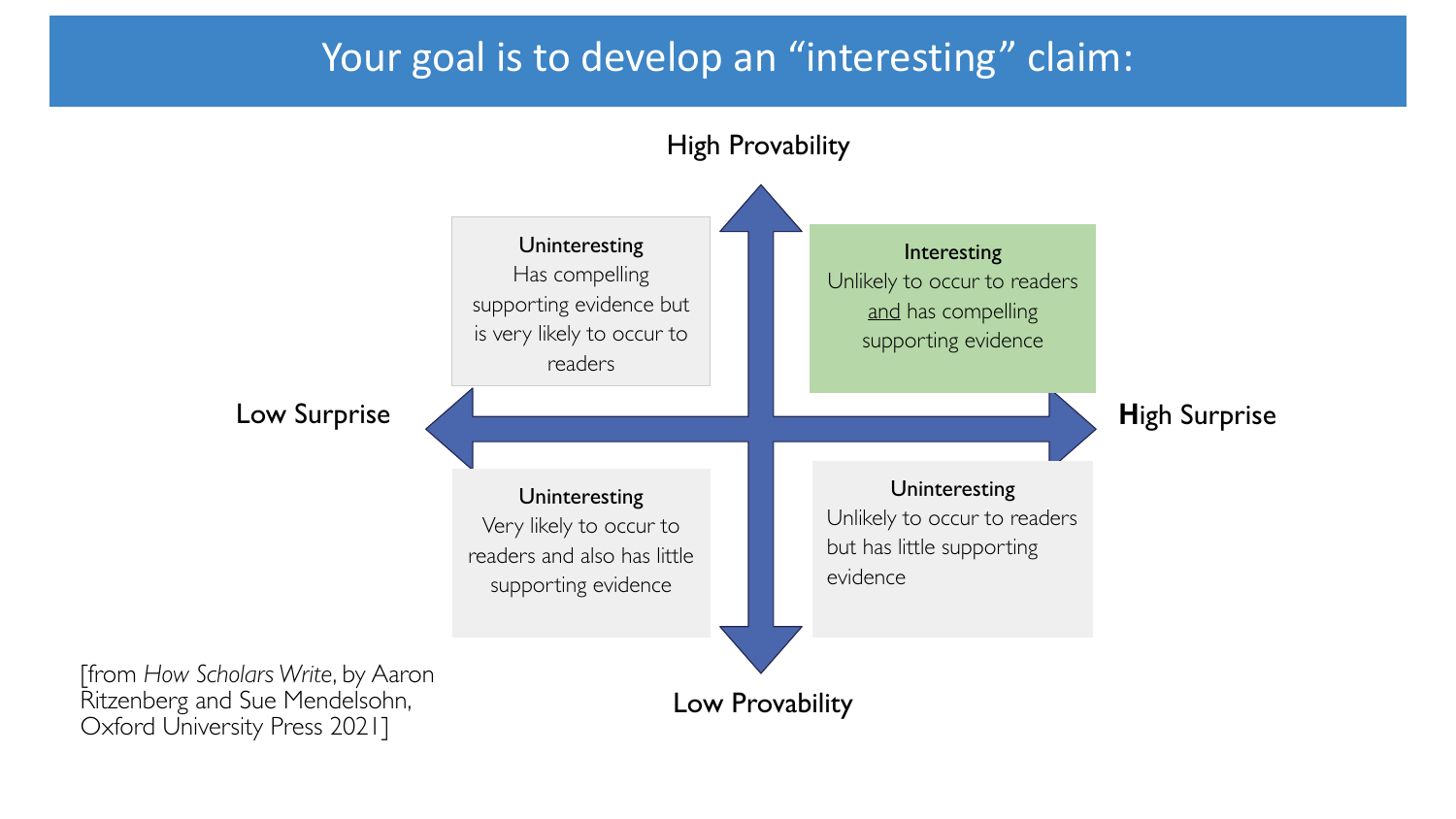## **Simple Claim**

Simple v. **Complex** Claims

[adapted from *How Scholars Write*, by Aaron Ritzenberg and Sue Mendelsohn, Oxford Univ. Press 2021]

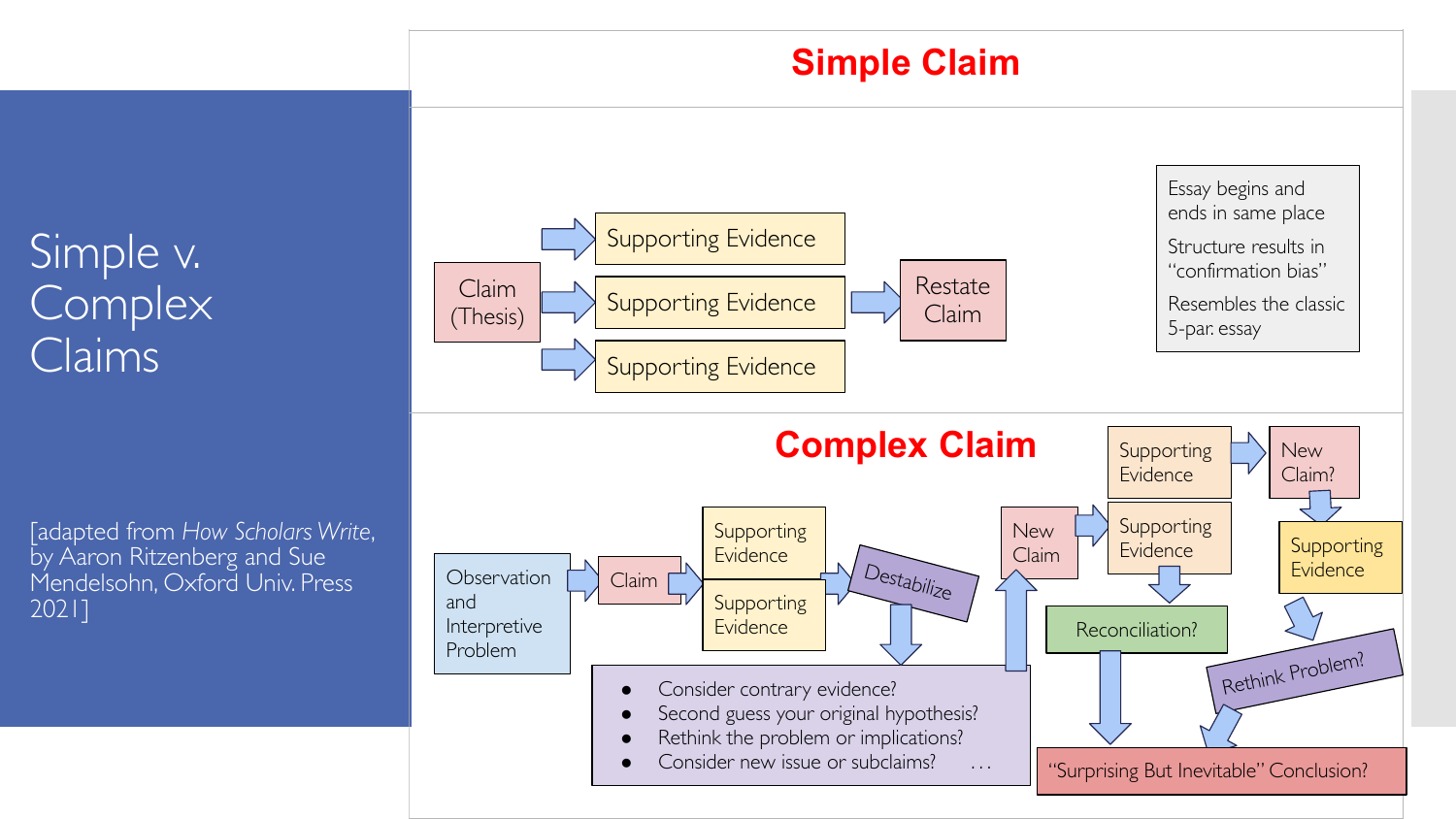Let's look at a Claim in a *Morningside Review* Essay

#### from *The Morningside Review:*

 $\alpha$  .  $\alpha$ 

#### Embodying Blackness: Vocabulary of Race in Coates's "Letter to My Son" by Shannon Sun

[after introducing the Interpretive Problem]

In other words, [Coates] cannot choose to subscribe to "the belief" of being black, in the same way that his white counterparts may indulge in the assurance of being white, because, after all, in a country where even police departments have been "endowed with the authority to destroy [his] body," whiteness promises power while blackness represents its very deprivation (4). The implicit invocation of "body," therefore, reduces Coates's experience with race to a raw, unarmored state subjected to the violent consequences of simply embodying blackness. It is no wonder, then, that Coates makes a distinction between being black and "the belief in being white," as it emphasizes that the former is robbed of agency as soon as their white counterparts indulge in the institutionalized belief system committed to the shackling of black bodies (3).

However, the very distinction that compels Coates to make his initial shift from "white America" to "those Americans who believe that they are white" has an arguably divisive effect (2). How does Coates's selection of race-related vocabulary advance or undermine his project to respond to the "constant, generational, ongoing battery and assault" of systemic racism (5)?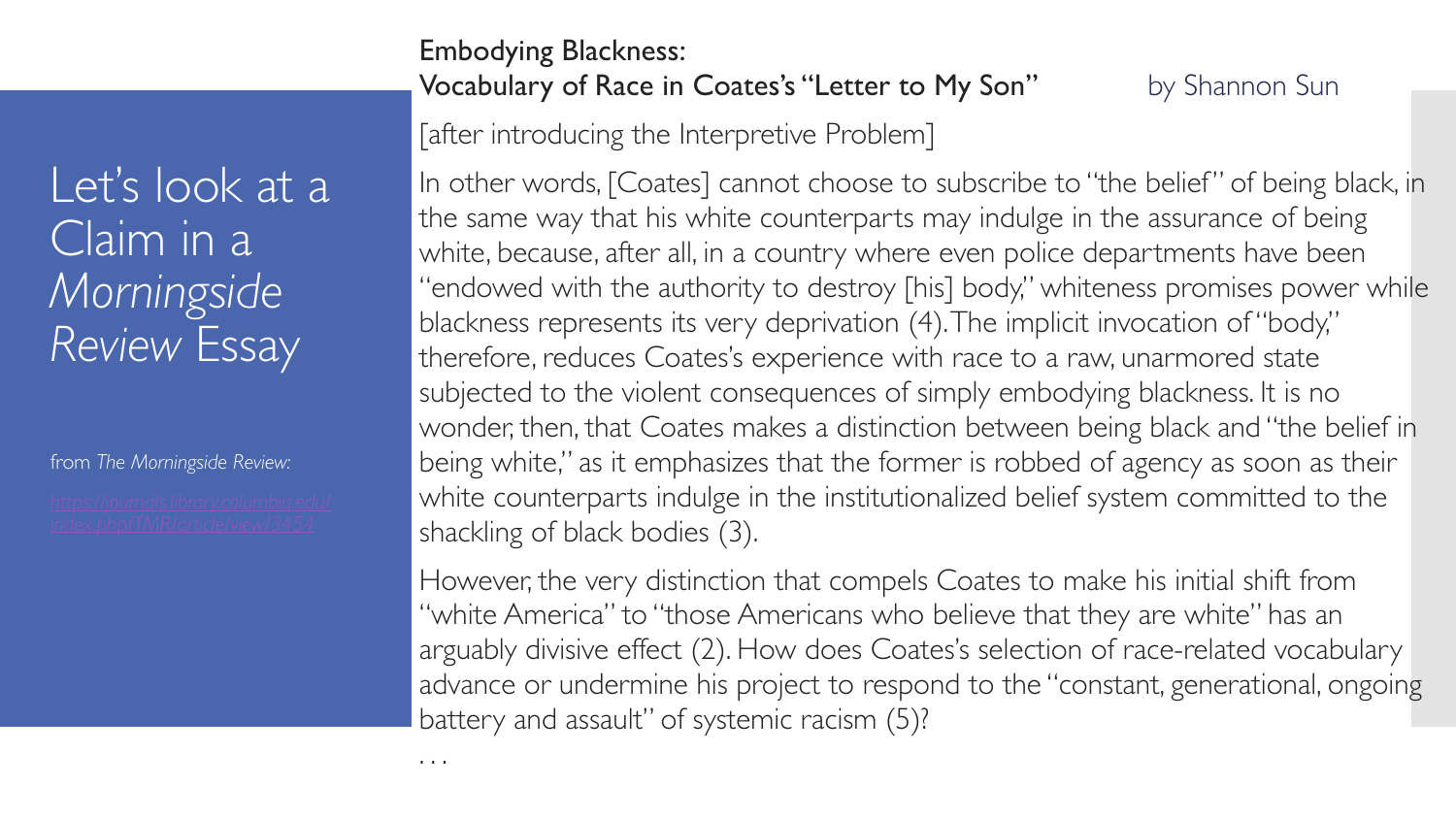

7. Writer Concludes the Essay, ideally in a "Surprising but Inevitable Way"

6. Writer "Returns to the Text" again for "Evidence" to Support the New Claim

**5.** Writer "Complexifies" the Claim by Rethinking the Claim, Making New Claims, etc.

> 4. Writer "Returns to the Text" for "Evidence" to Support the Claim



1. Writer Performs "Close Reading(s)" to Produce Fruitful "Observations"

2. Writer Uses "Observations" to Identify an "Interpretive Problem"

3. Writer Develops "Claim" to Help Explain or Make Sense of the "Interpretive Problem"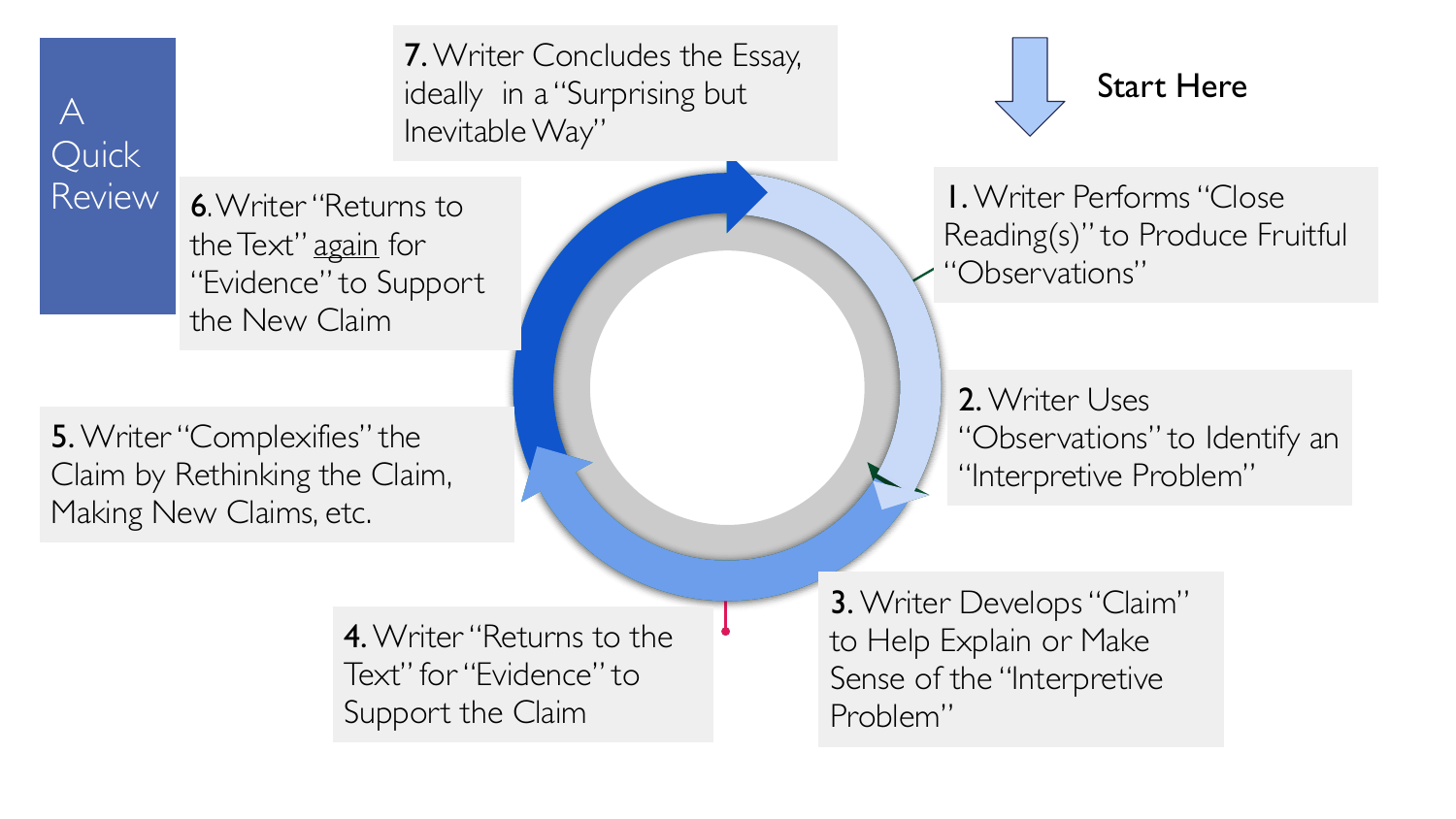# Focused Freewrite

Write out your current claim. If you have not yet articulated a claim, then spend the time brainstorming your IP and about possible claims.

Now think about how you might make your claim more complex.

Is there evidence from the text that contradicts your theory?

Does your theory suggest a new understanding of *another* part of the text? There are lots of ways to make claims more "complex." The main point is that you need to go deeper. Don't stop with one idea. Jot down any ideas that you have and then "return to the text" to see if you can find supporting "evidence" for this new idea….

Hint: This process almost always involves *another* close reading of the text.